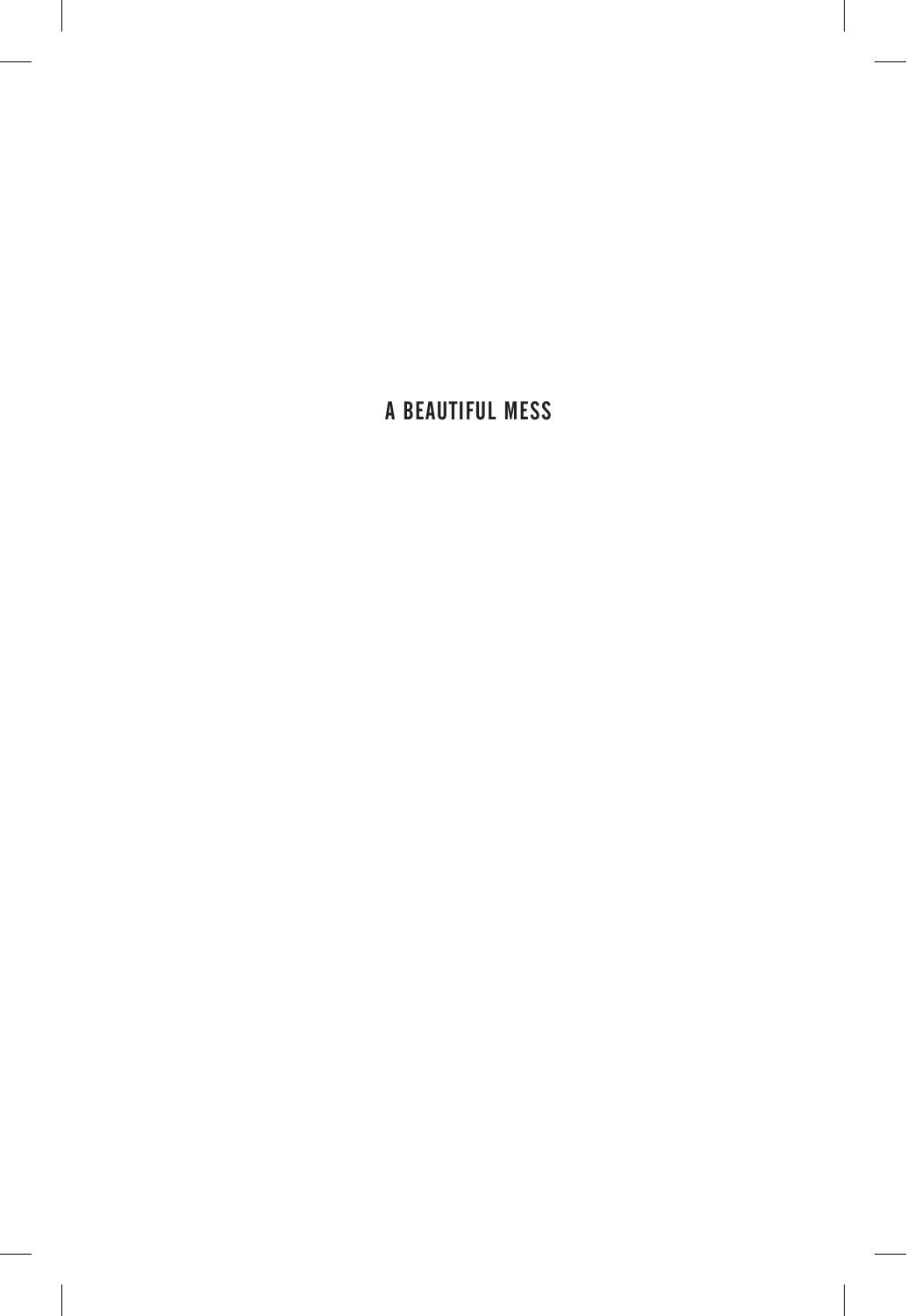By the same author:

l,

*Challenging Evil Just Imagine: The Social Justice Agenda The Liberating Truth Boundless*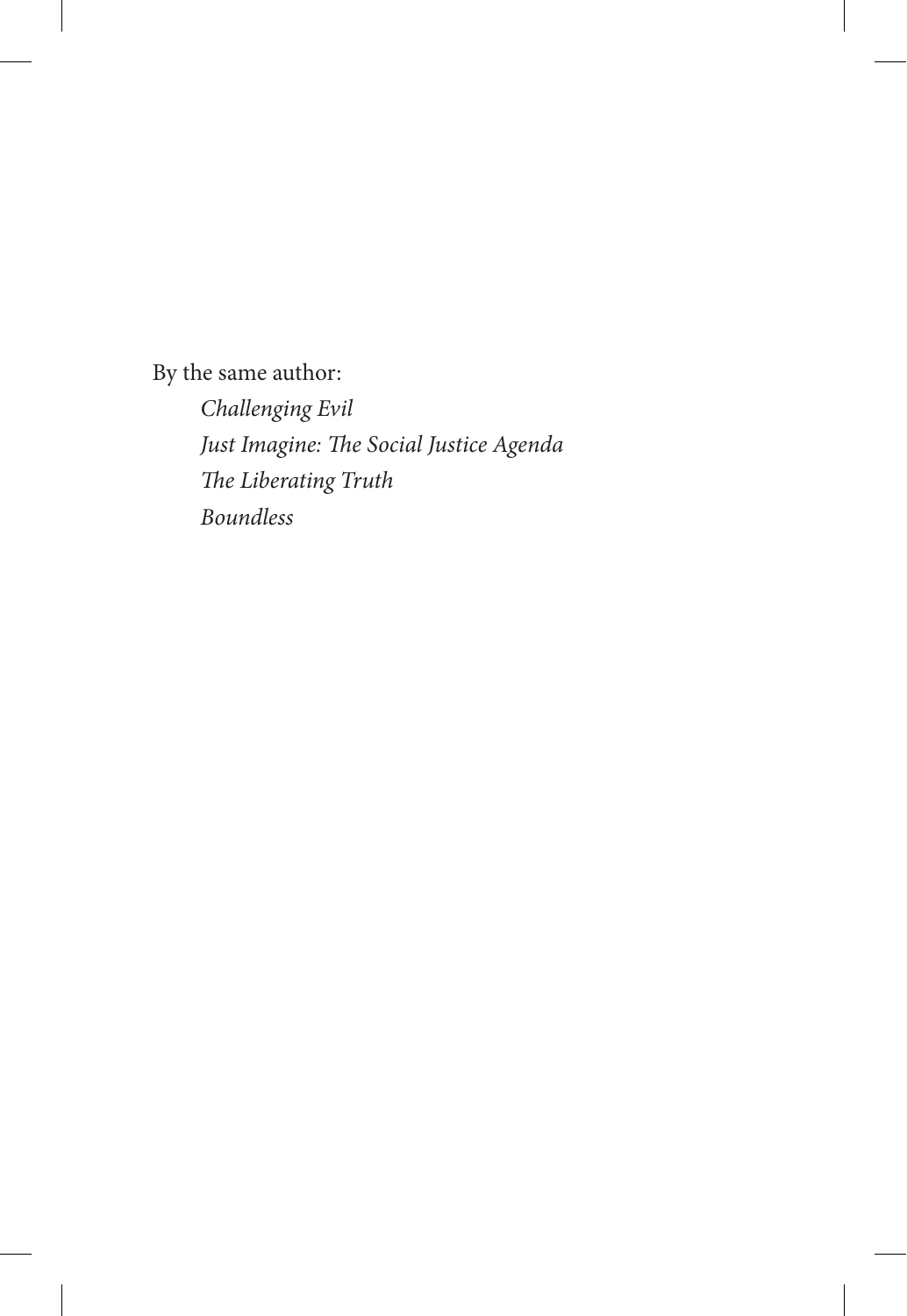ĺ

### How God re-creates our lives

Danielle Strickland

MONARCH<br>**BOOKS** Oxford, UK, and Grand Rapids, Michigan, USA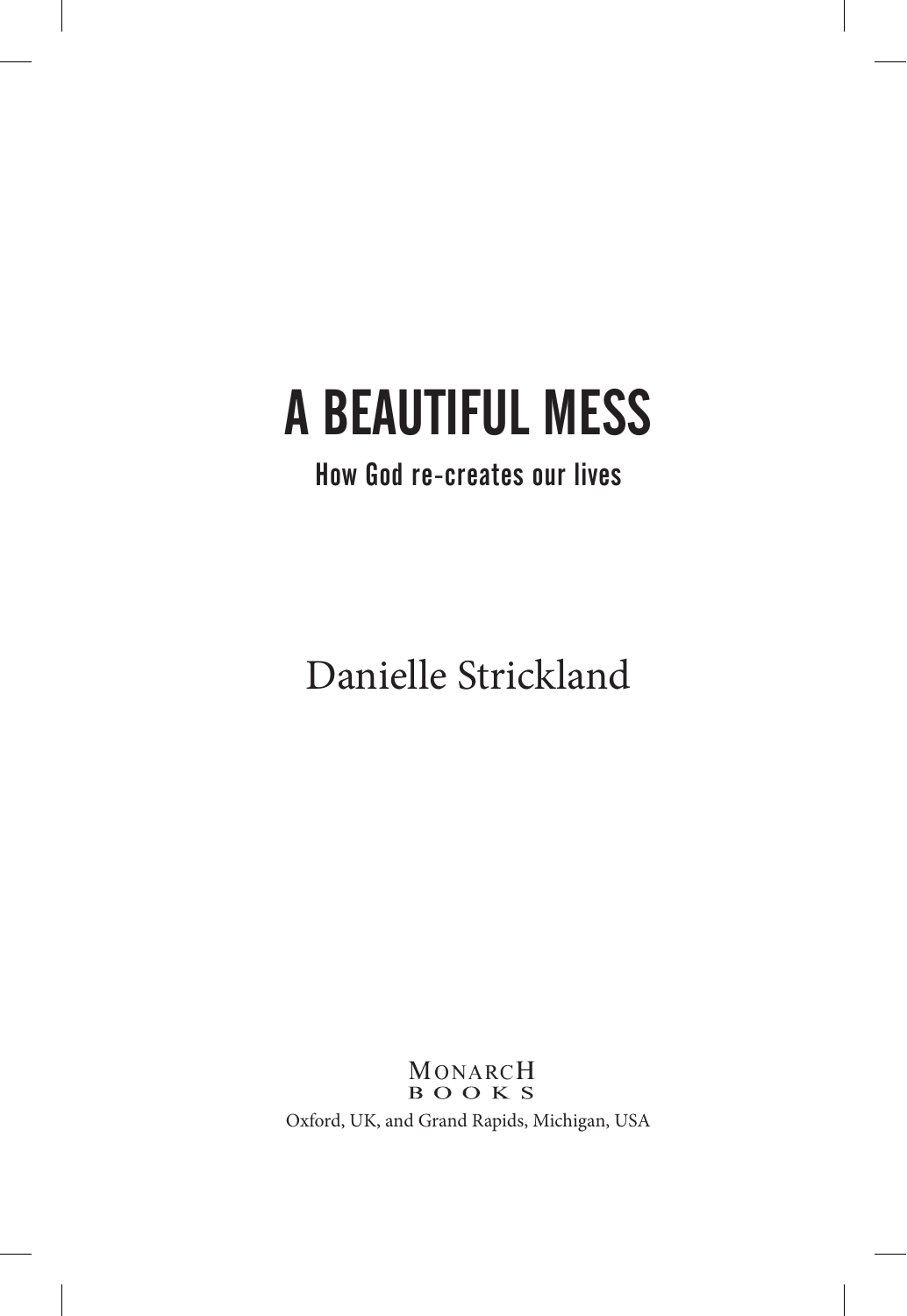Text copyright © 2014 Danielle Strickland This edition copyright © 2014 Lion Hudson

The right of Danielle Strickland to be identified as the author of this has been asserted by her in accordance with the Copyright, Designs and Patents Act 1988.

All rights reserved. No part of this publication may be reproduced or transmitted in any form or by any means, electronic or mechanical, including photocopy, recording, or any information storage and retrieval system, without permission in writing from the publisher.

Published by Monarch Books an imprint of **Lion Hudson plc** Wilkinson House, Jordan Hill Road, Oxford OX2 8DR, England Email: monarch@lionhudson.com www.lionhudson.com/monarch

ISBN 978 0 85721 594 9 e-ISBN 978 0 85721 595 9

First edition 2014

#### **Acknowledgments**

Unless otherwise stated Scripture taken from The Message. Copyright © by Eugene H. Peterson 1993, 1994, 1995, 1996, 2000, 2001, 2002. Used by permission of NavPress Publishing Group. Scripture quotations marked NIV taken from the Holy Bible, New International Version, copyright © 1973, 1978, 1984 International Bible Society. Used by permission of Hodder & Stoughton, a member of the Hodder Headline Group. All rights reserved. 'NIV' is a trademark of International Bible Society. UK trademark number 1448790. Scripture quotations marked NLT are taken from the Holy Bible, New Living Translation, copyright © 1996, 2004, 2007 by Tyndale House Foundation. Used by permission of Tyndale House Publishers, Inc., Carol Stream, Illinois 60188. All rights reserved. Extracts marked KJV from The Authorized (King James) Version. Rights in the Authorized Version are vested in the Crown. Reproduced by permission of the Crown's patentee, Cambridge University Press. Scripture quotations marked NRSV are from The New Revised Standard Version of the Bible copyright © 1989 by the Division of Christian Education of the National Council of Churches in the USA. Used by permission. All Rights Reserved.

A catalogue record for this book is available from the British Library

Printed and bound in the UK, July 2014, LH26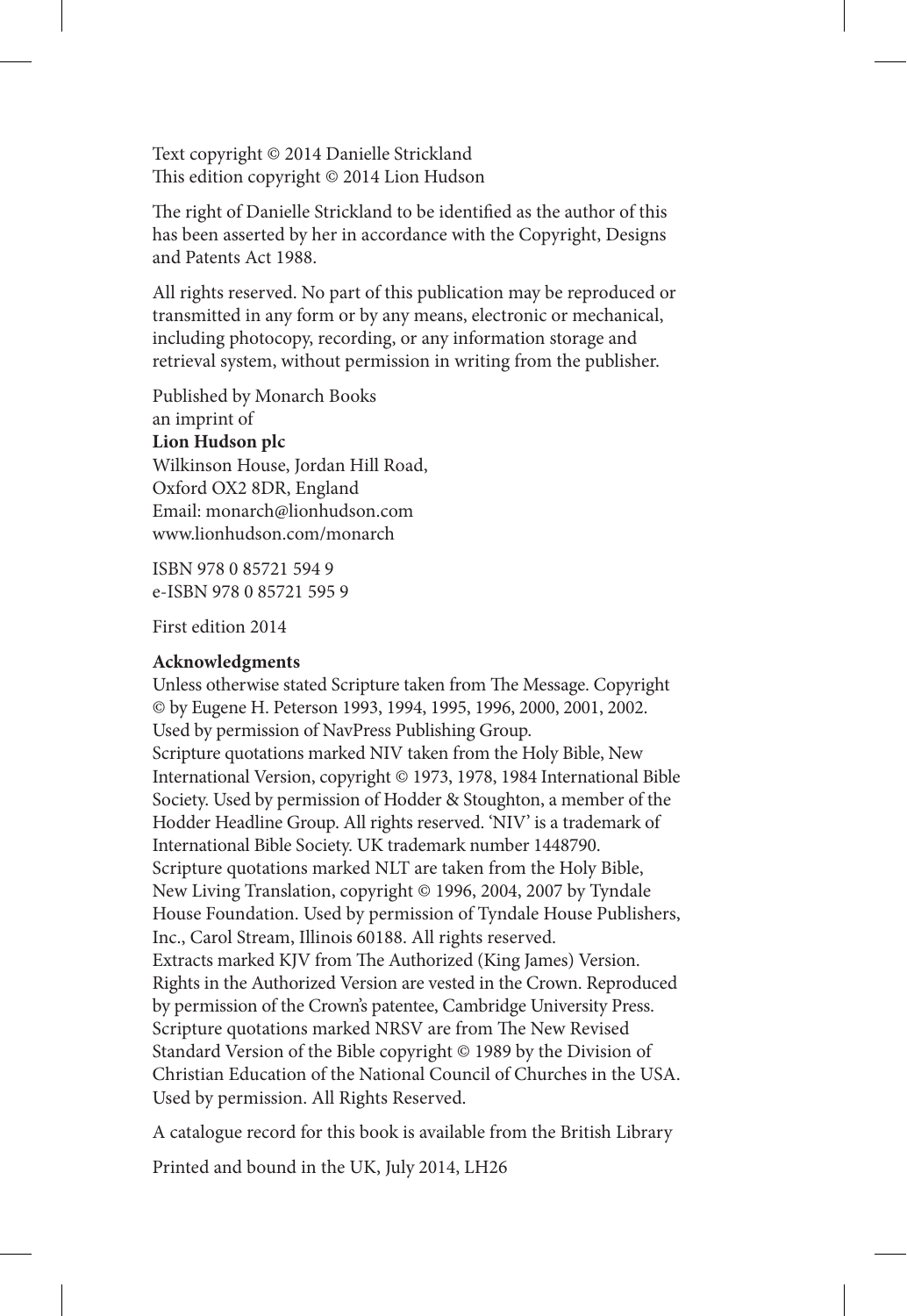*To my Mom and Dad, who endured the chaos and were catalysts for the beautiful mess of my new life in God's Kingdom.*

ĺ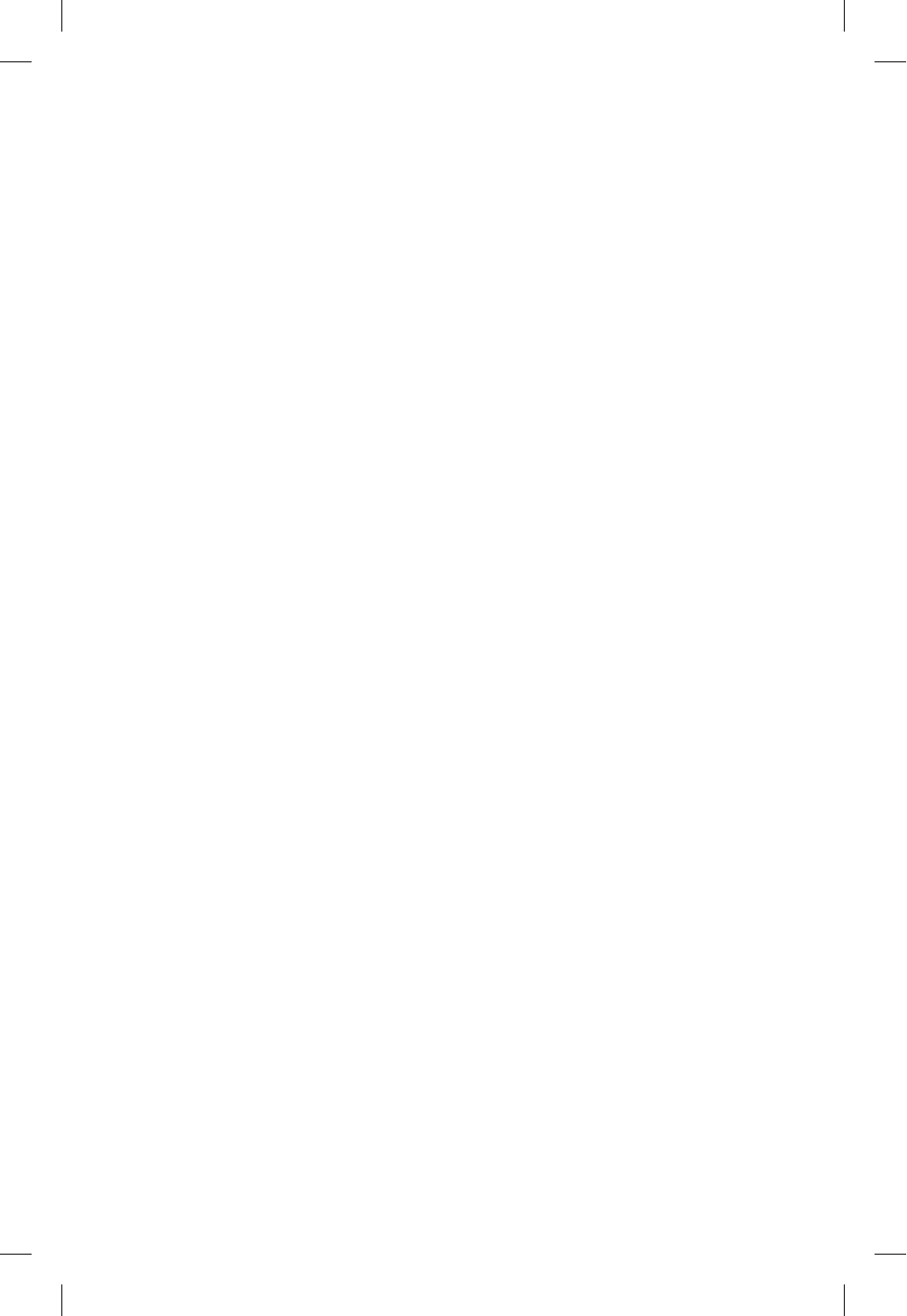### **Contents**

ĺ

| Acknowledgments |                               | 9   |
|-----------------|-------------------------------|-----|
| Introduction    |                               | 11  |
|                 |                               |     |
|                 | Chapter                       |     |
| 1               | Inevitable Chaos              | 13  |
| 2               | Order Addicts Anonymous       | 23  |
| 3               | Kicking at Darkness           | 43  |
| 4               | Think Bigger                  | 57  |
| 5               | Holding the Landing           | 71  |
| 6               | Seasons                       | 81  |
| 7               | Life: Mind-blowing Simplicity | 91  |
| 8               | Humanity                      | 101 |
| 9               | Rest: In Defiance of Slavery  | 111 |
|                 |                               |     |
| Conclusion      |                               | 119 |
| Endnotes        |                               | 123 |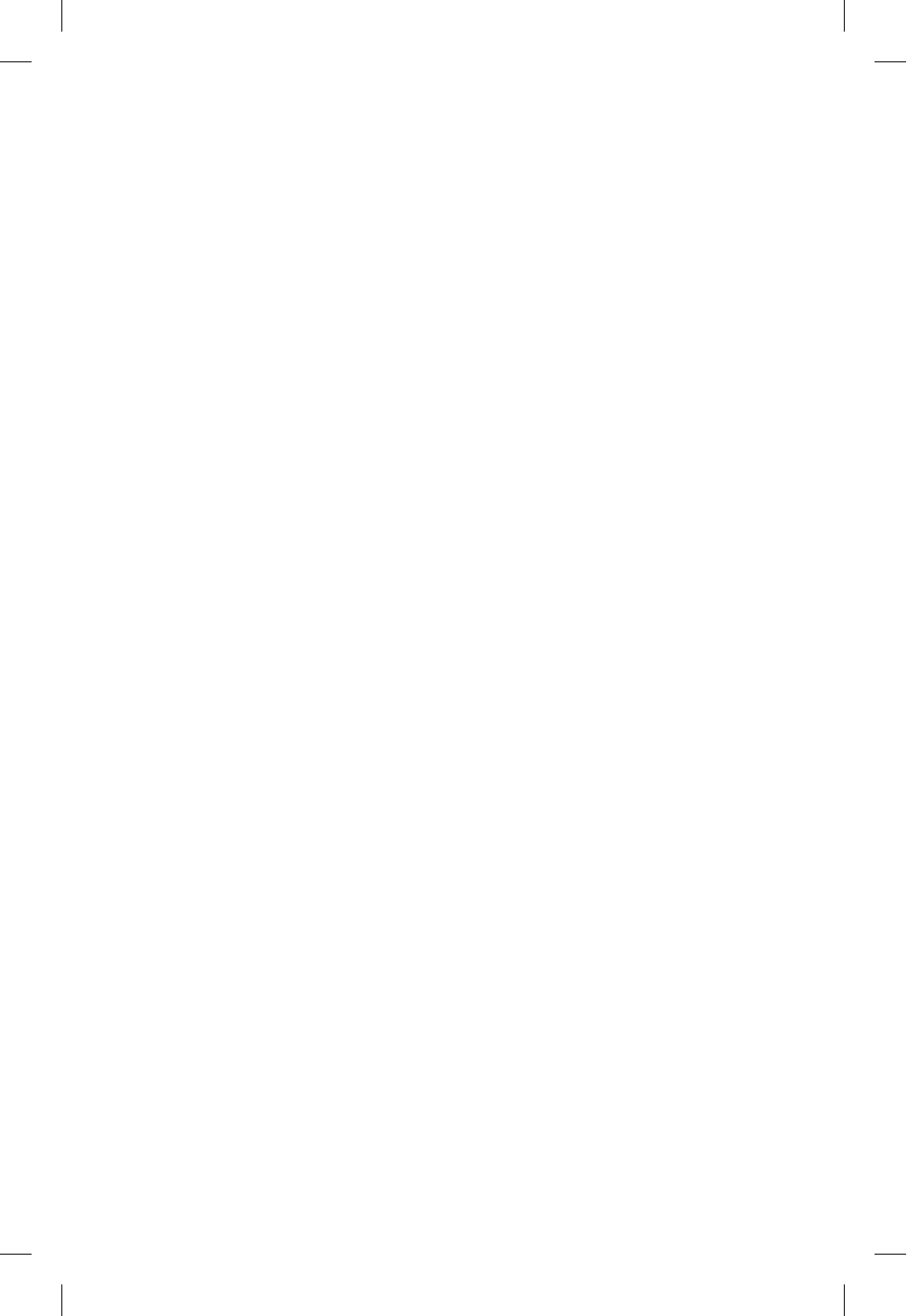# Acknowledgments

Jill Rowe has edited this whole book, offered critique and content and designed the questions for reflection at the end of each chapter. Her commitment to leading people towards a creative divine design in their own lives is exemplary. I'm so thankful for her life and her valuable help in writing this book.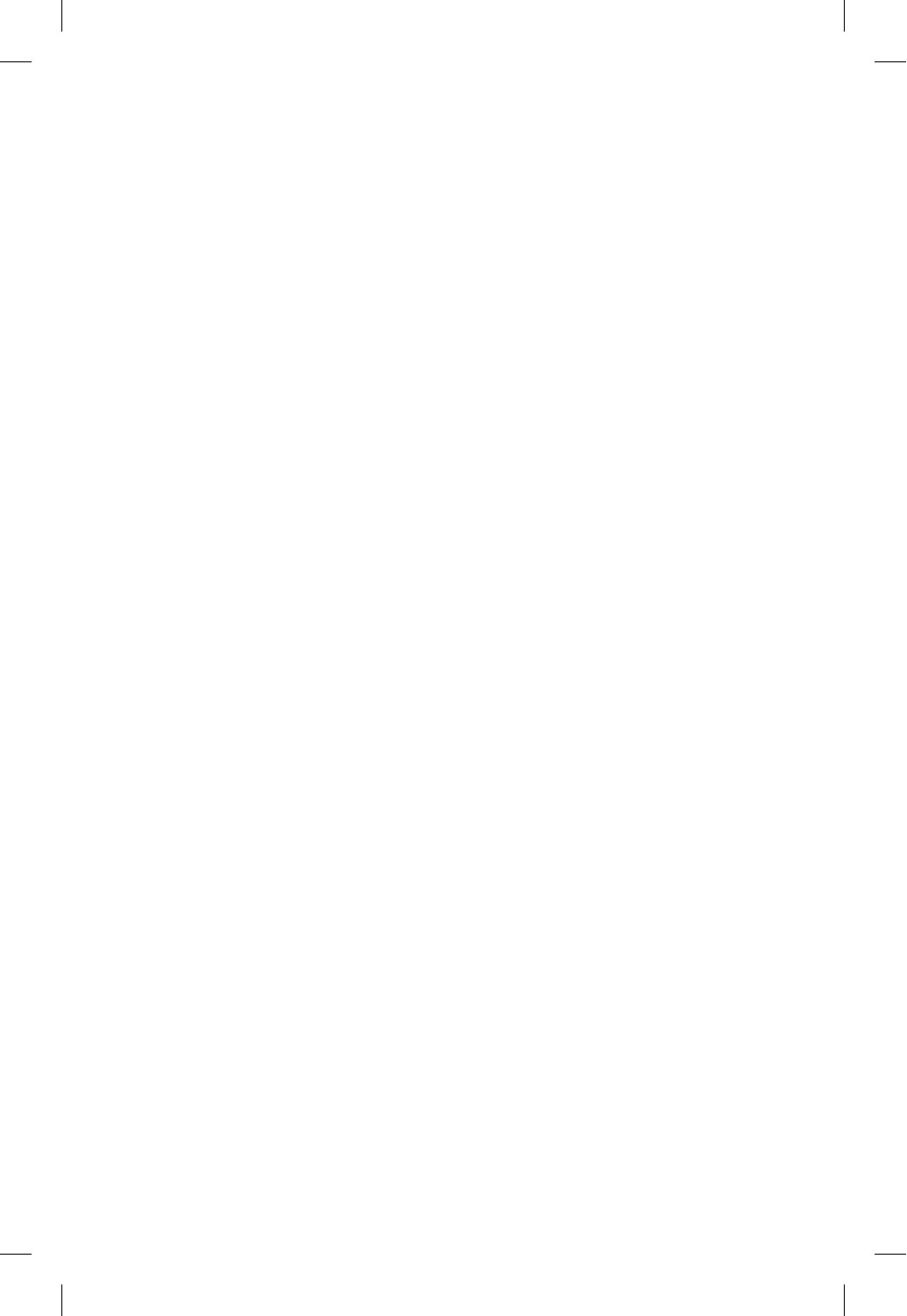### **Introduction**

hen people ask me how my "work" is going I almost always reply, "It's a beautiful mess." I get a mixed response. Sometimes people measure success in stages of meticulous order. Others are gifted at crafting plans that are perfectly designed – with sub-points for specific ministry goals at the exact incremental stages for optimum growth. I've always envied lives that seem perfect. I've never had one.

My experience of life with God is messy. It's a mix of failure and success, courage and fear, faith and doubt. It's – well, a beautiful mess. If I were to tell the truth, since God invaded my life and welcomed me into a world of creative beauty, my whole life has been a beautiful mess. It's beautiful because it's a witness to the creative design of God's love in the here and now of our lives. My life doesn't look anything like it once did… I've been re-created by a designer who loves to recycle.

My life has taken a new shape. It's characterized by light and love; it's an expanding world that is constantly changing and yet I remain rooted in the foundations of God's love. It's filled with simple and complex truths that lead me to trust God and join Him in the invitation to bring heaven to earth.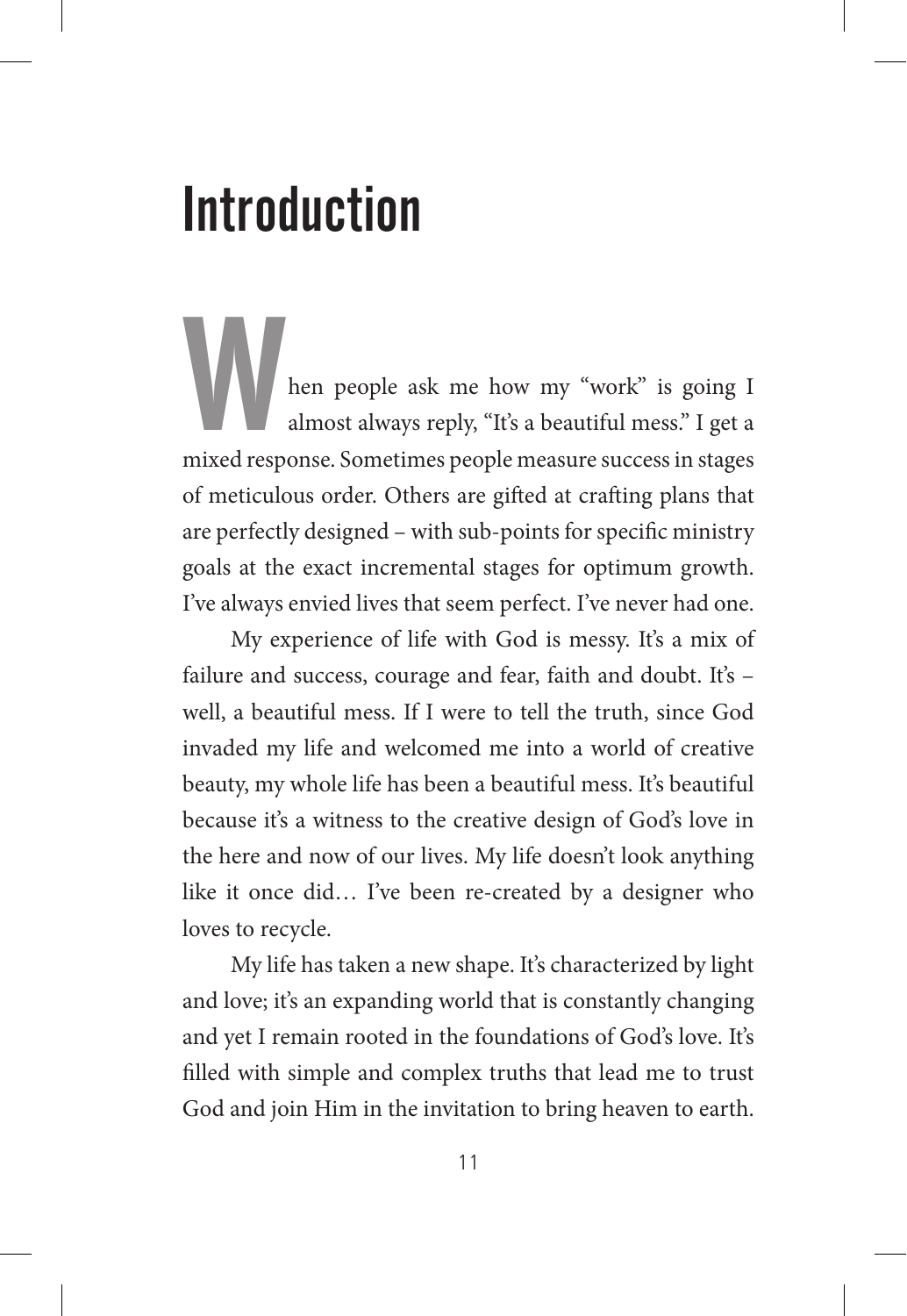It's a celebration that, even if it looks a little out of control – it's in the control of a loving God who has a plan.

So, this book is an invitation. You are invited to journey into God's creative plan to make a beautiful mess of your life and your plans. Like a master artist, He is ready to take the colours of your current life and craft them into a beauty that is beyond our comprehension.

This is how everything began, of course. With the original materials of a dark and shapeless void, the Hebrew creation story pictures an artist God who brings forth beauty from chaos. This story isn't used in this book as a scientific blueprint design, but as a window into the heart and strategies of a master designer. I'm amazed at how the original design has implications in the way He is still designing. Shaping in us new beginnings of beauty.

The heart of this book is to celebrate the ability of a grand artist to make a beautiful mess out of everything, and then to join Him in the process. Here's to living a re-created life.

*Danielle Strickland Summer 2014*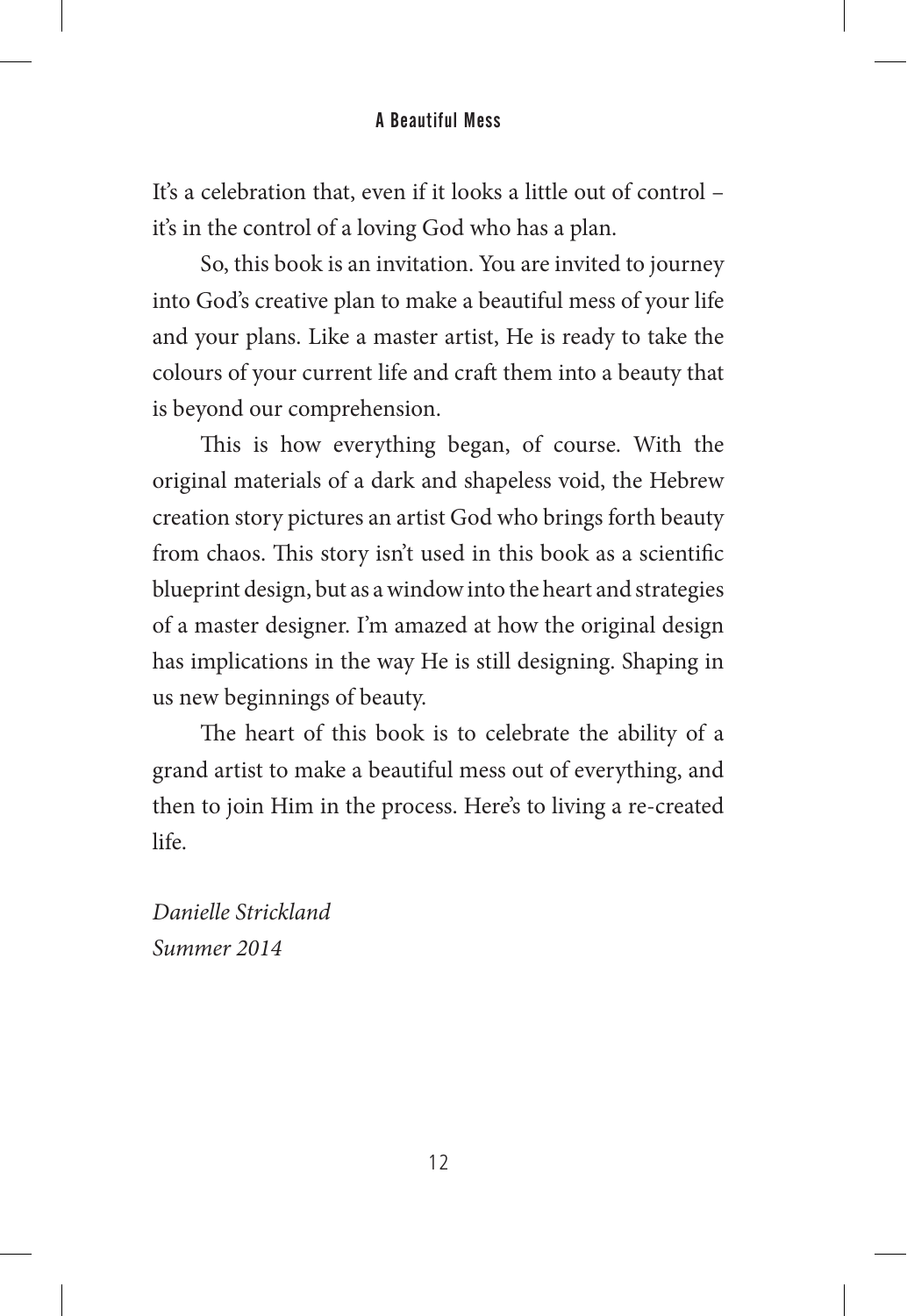# Chapter One Inevitable Chaos

e should start at the beginning. It's how it all began. The world was created out of chaos. This is one of the most fascinating parts of the story from the Hebrews. And it's a bit like all the other creation accounts from every other story told by people to try to explain why we exist. How it all started. *Chaos.* It's familiar in every single creation account on the planet and, if we are honest, it's also present in every one of our personal lives. Chaos.

It lurks around every corner, waiting to grab us by the ankles. It hides in the middle of every conversation, waiting to unsettle us and cause us to question. It nestles in the heart of every activist who dares to believe that the status quo sucks. And it bubbles under the surface in every boardroom where some people secretly remember the story of the founder that seems to have been lost in the pursuit of better margins, stronger profit, and happier shareholders.

What is "it"?

It's an invitation to rearrange everything. It's the starting place for creation. It's the bucket of paint that the artist can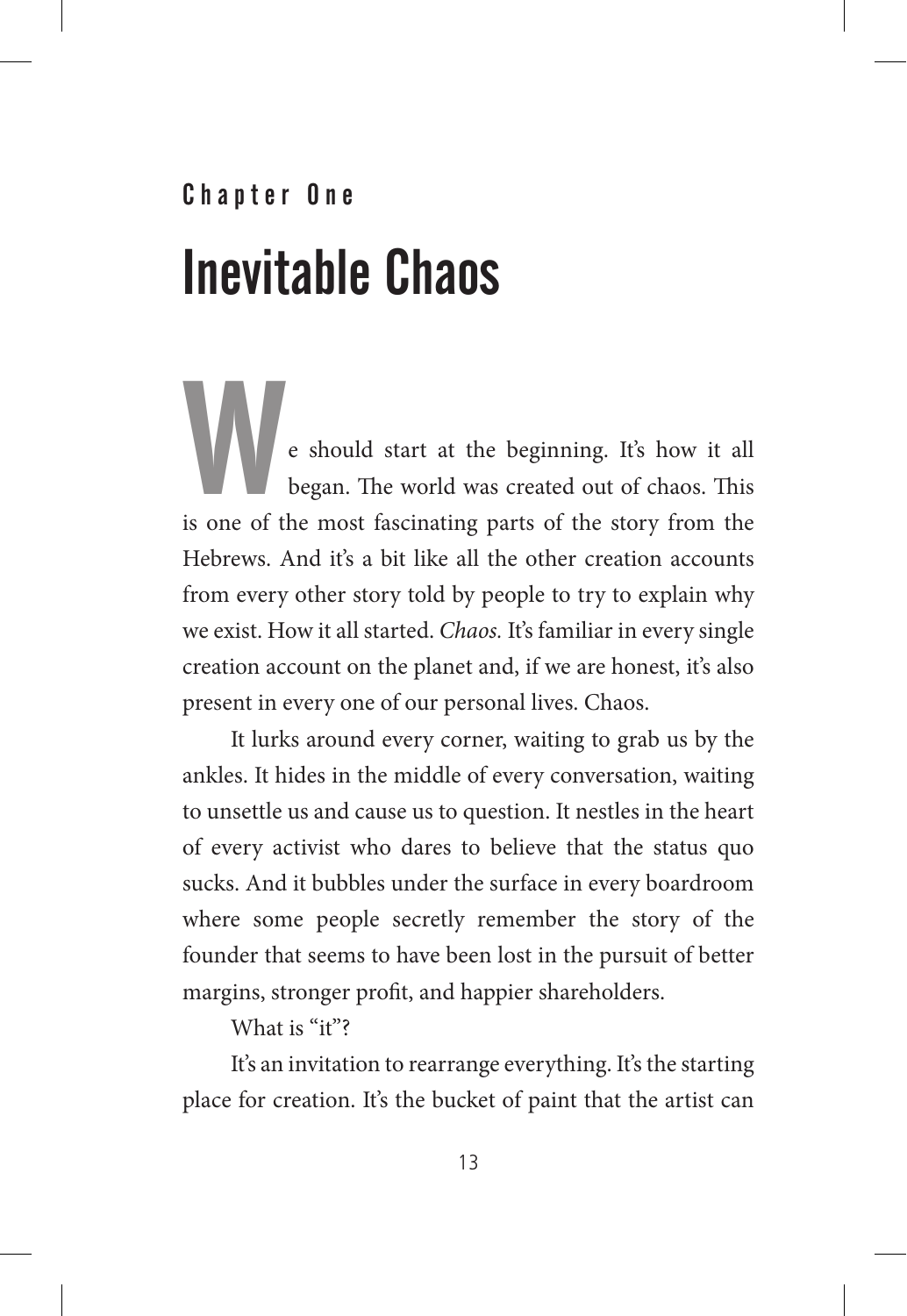make into something beautiful. It's the possibility that things can change – for the better. Another name?

Chaos.

*Encarta* offers this definition of chaos:

**1. a state of complete disorder and confusion**

**2. cha·os or Cha·os the unbounded space and formless matter supposed to have existed before the creation of the universe**

**3. the unpredictability inherent in a system such as the weather, in which apparently random changes occur as a result of the system's extreme sensitivity to small differences in initial conditions**

(*Encarta* 2005)

For many people, chaos is a negative word. It is something that has to be righted; it is to be sorted out or perhaps hidden to create the illusion of order, even if it is only a temporary measure. Common understanding tells us that chaos is only ever a destructive force, quickly needing to be nailed down so that order can be brought to situations both personally and in our work scenarios. But what if there was a different way to understand chaos?

What if chaos was a good thing?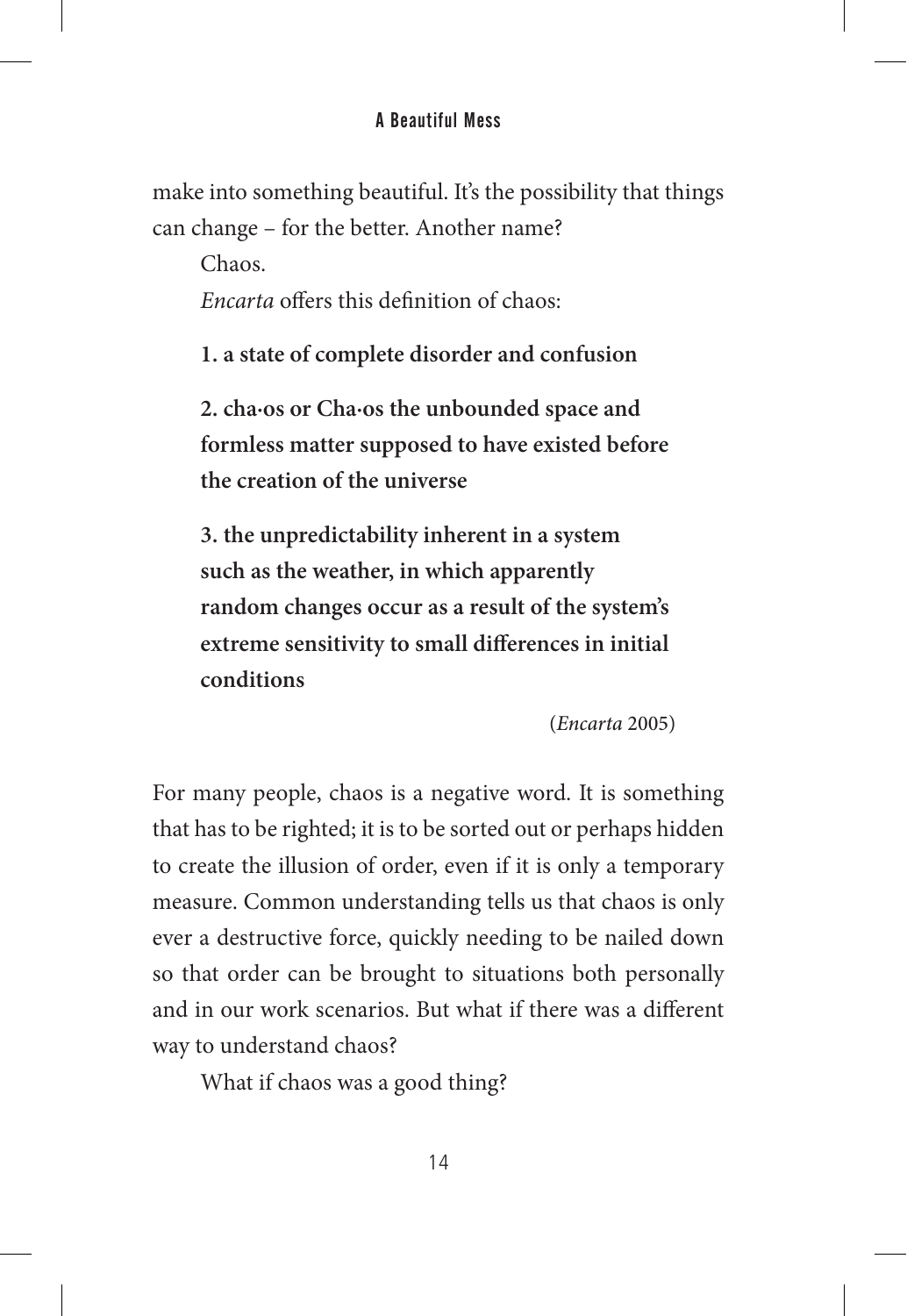#### Inevitable Chaos

What if it was the root of all creativity?

What if it was the beginning of growth, personally and amongst the people and organizations we lead?

What if it was the seedbed of social change and transformation?

What if it loosed the chains of injustice?

What if it set captives free and actually began the process of repair in people's lives?

What if it did its thing, and everyone saw that it was "good"?

So here's the deal. Growth, whether personal or within an organizational structure, can only happen as a result of embracing chaos. Too many people have bought the idea that life is better without chaos, that unknowns are undesirable and the unexplainable is unnecessary.

C. S. Lewis, in *The Lion, the Witch and the Wardrobe* depicts Lucy standing at the wardrobe, with nowhere else to go. She is in the middle of an exciting game of hide-and-seek. There is literally just one place to hide and it is inside the wardrobe. She thinks it is like any other wardrobe, stuffed full of old coats and easily measurable in terms of size, and therefore a place of safety. She will stay in that musty space for as long as it takes. With her heart pounding, waiting to be found, she extends her hand out in front of her expecting to find the full extent of the depth of the wardrobe and so know just how far in she can hide. But instead of touching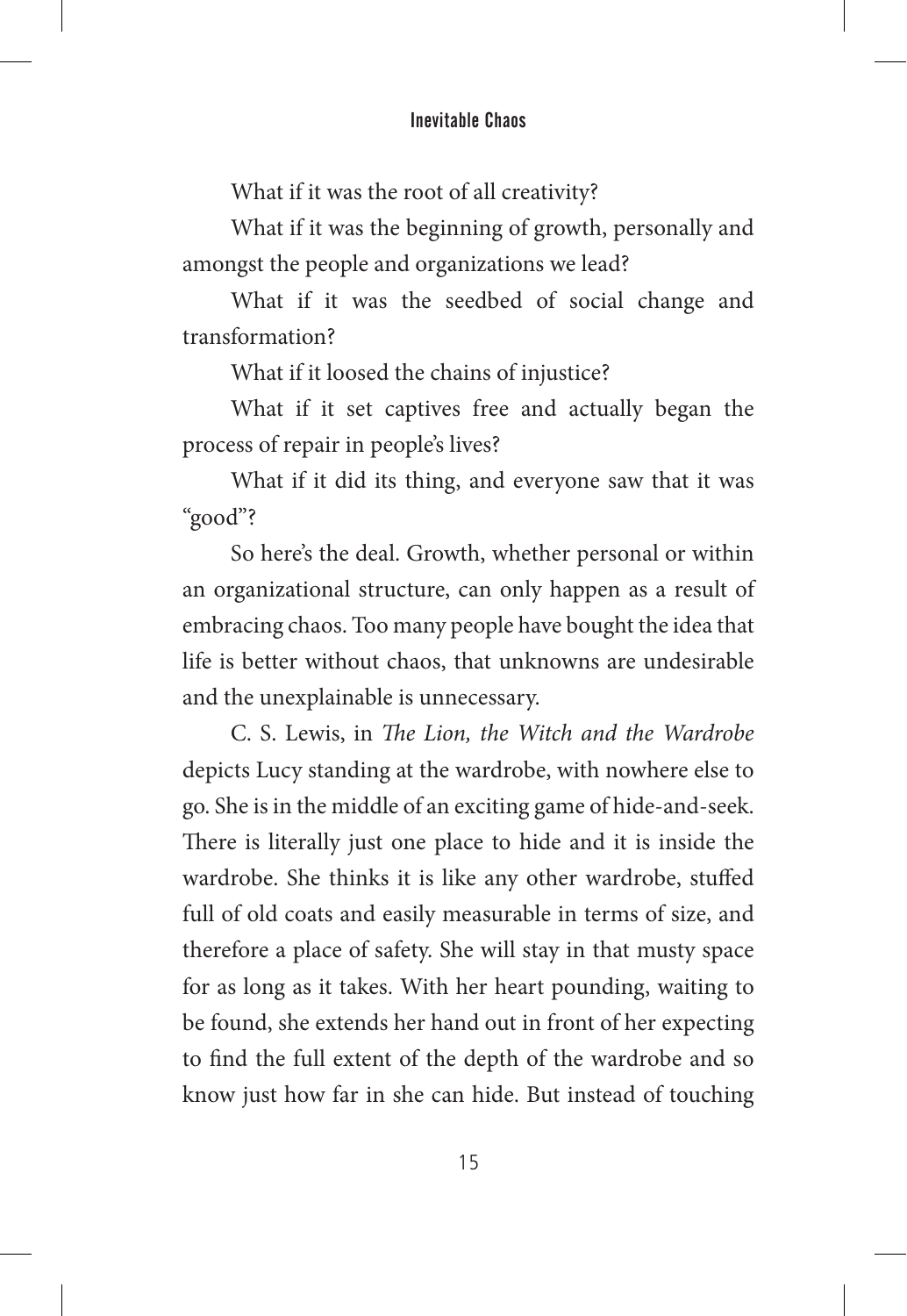the "edge", she finds more "space", space that she can neither understand nor fathom. It literally makes no sense to her. It isn't how it is meant to be. But instead of running away from this void, she moves towards it, embracing the potential and fear of what might be found there. And to her delight, so begins the story of a whole new world.

There is an old Hebraic story describing the creation of the world. It begins with Yahweh moving over the chaos and void.

"God created the heavens and earth – all you see, all you don't see. Earth was a soup of nothingness, a bottomless emptiness, an inky blackness. God's Spirit brooded like a bird above the watery abyss".<sup>1</sup>

The imagery is potent: of God above the chaos, yet strongly present in it. The story continues through a series of phases: first comes LIGHT, then EXPANSE, then LAND, then SEASONS, then LIFE, then REPRODUCTION and finally REST.

And this story gives us a divine pattern to the way of things. We call this a beautiful mess. It's how God re-creates life. It looks like this: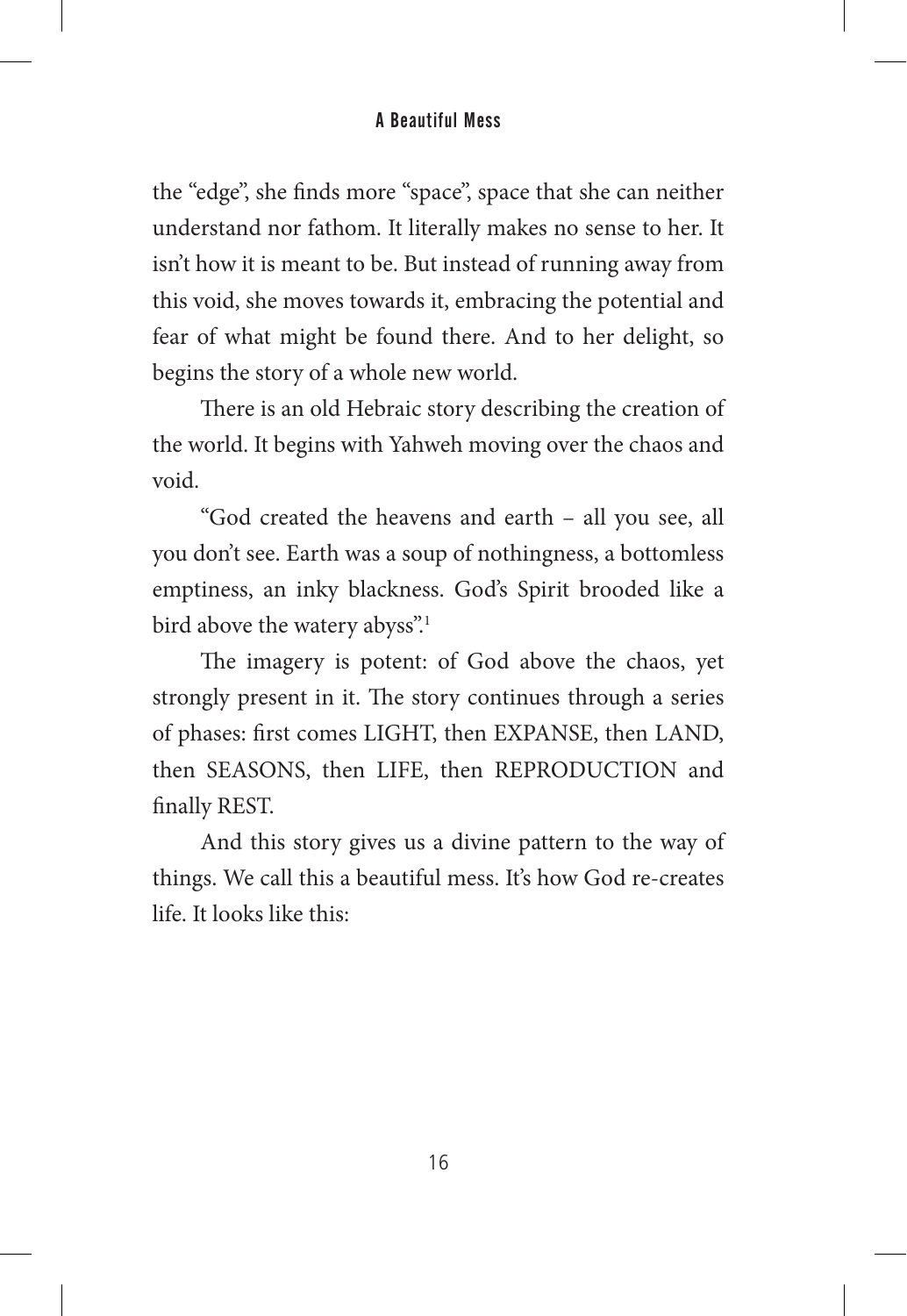Inevitable Chaos



What God creates is very good. That's how He put it. Like an artist who can't wait to show you what has emerged – like a mum and dad who are beaming as they hold up their little baby; like a gardener, stepping back with dirt under his fingernails to admire the sheer beauty of the created – very good indeed.

But it all begins with chaos.

**At the very core and heart of the story is this unmanageable, beautiful, wonderful disorder out of which everything else comes. The point is that without the chaos, nothing else would have been born from it.**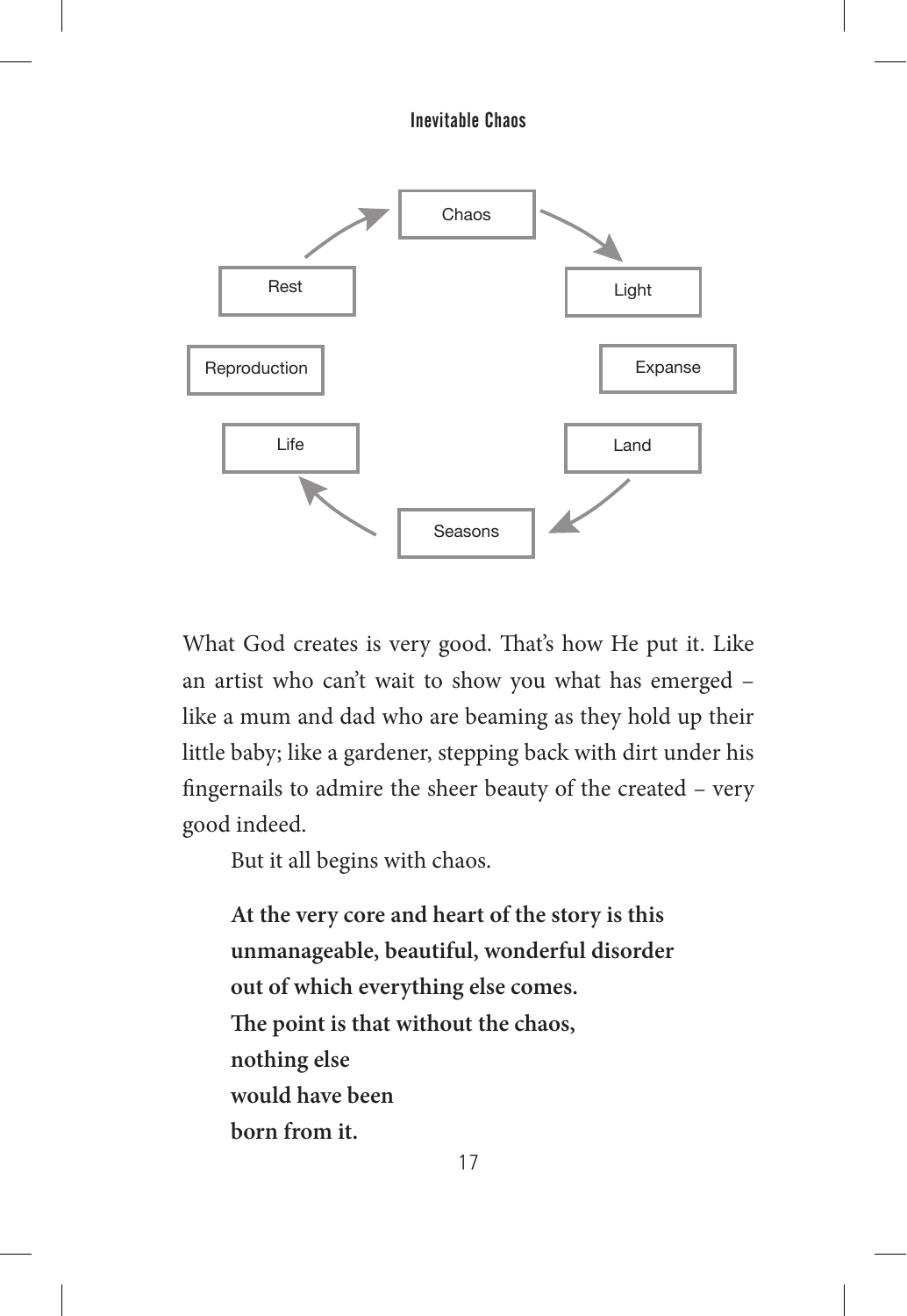**Creation would not have been given breath. It is all because of the chaotic beginning that order is made possible. It was never the other way round! Chaos first, always.**

But we live in a culture that seeks to hide chaos. To admit that there is chaos in your life is a sign of weakness and failure. To not have it together, or to not have life seemingly sorted, at least on the outside, is to have somehow dropped the Holy Grail.

For many people, this results in quite a significant cover-up job, where lives appear to have a serene veneer masking unanswered questions, swathes of self-doubt and stunted personal growth.

The truth is that we are afraid of things we can't control. Chaos is uncontrollable – by its definition you can't predict what it will do or what effect it will have. This makes those of us who fear change and loss of control very uneasy. We like to know what we are facing and we like to control our environment. But chaos doesn't care about our fear. Chaos enters and turns everything upside down. Perhaps this is the right treatment for those of us who think we hold it all together; those of us who are afraid of change and afraid of circumstances outside of our control. This "mess" called chaos reorders things in our lives… shifting and changing our values and reminding us of what's most important.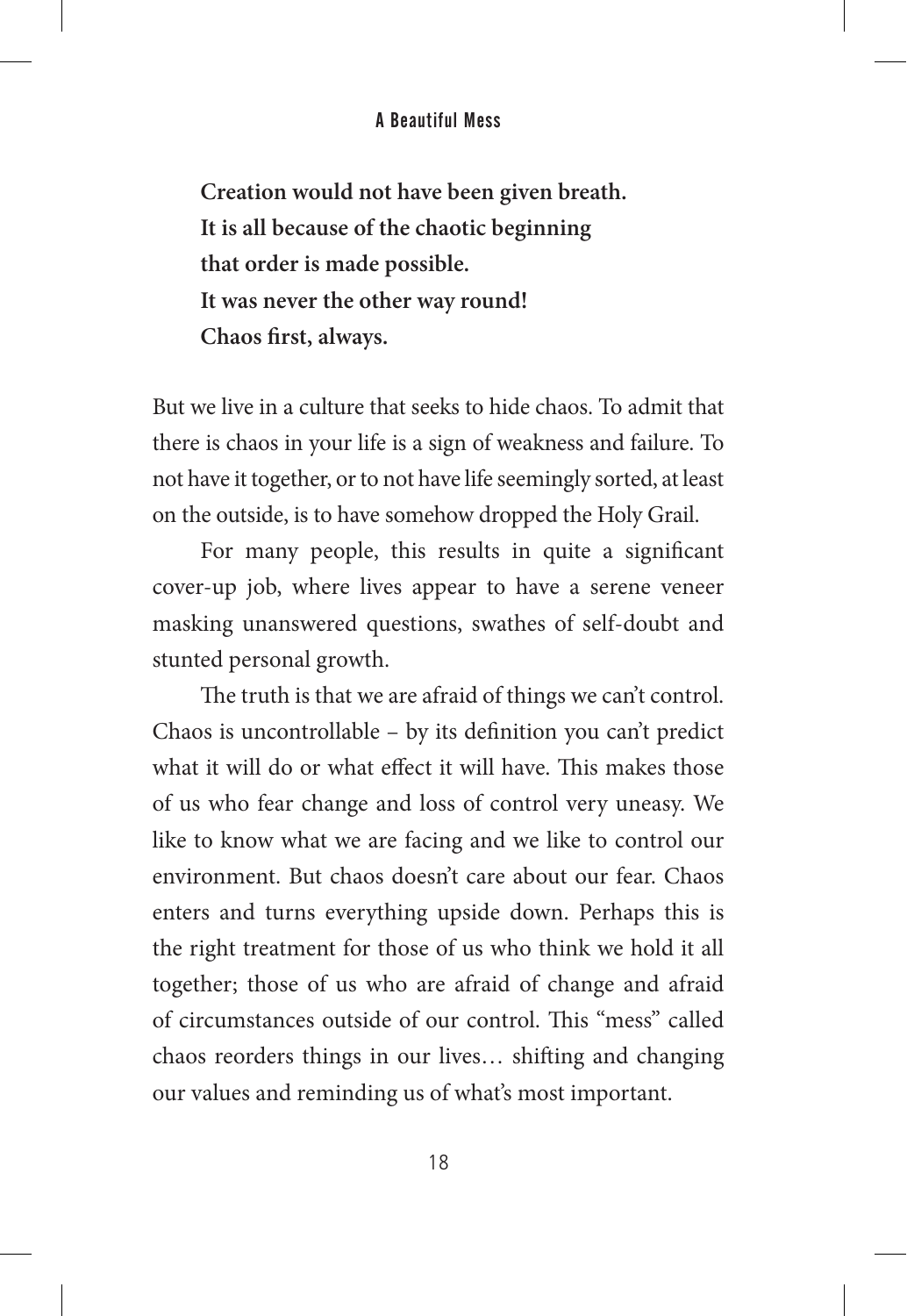#### Inevitable Chaos

I've been intrigued by the current popularity of zombies. What is it about zombies and the possibility of apocalypse that has captured the attention of a generation? I've been asking people what they think and I've been surprised by the results. Most of the people I've asked suggest that underneath the extreme controls of our modern world we wonder about deeper things. For example, what really matters. If all the shiny controlled neatness of our lives were taken away, what would be left? What would really matter?

What about the leading of programmes and initiatives? The same is true. To run a business that is neat and tidy, that is efficient but strangely similar to what it has been for the past x years is hailed by many as a good place to work and a mark of success. But a closer look informs you that life has been drained out of the organization. It could be merely going through the motions and creativity has been successfully subdued in honour of predictable and controllable order.

What if the pursuit of order has created a love of the status quo and has removed the passion for justice? What if we have made a friend of comfort instead of change and as a result removed ourselves from the responsibility that demands that we fight for change to happen? Wasn't it out of chaos that apartheid ended and the Iron Curtain fell?

This book is concerned with rediscovering chaos as the root of growth for us personally, organizationally and as the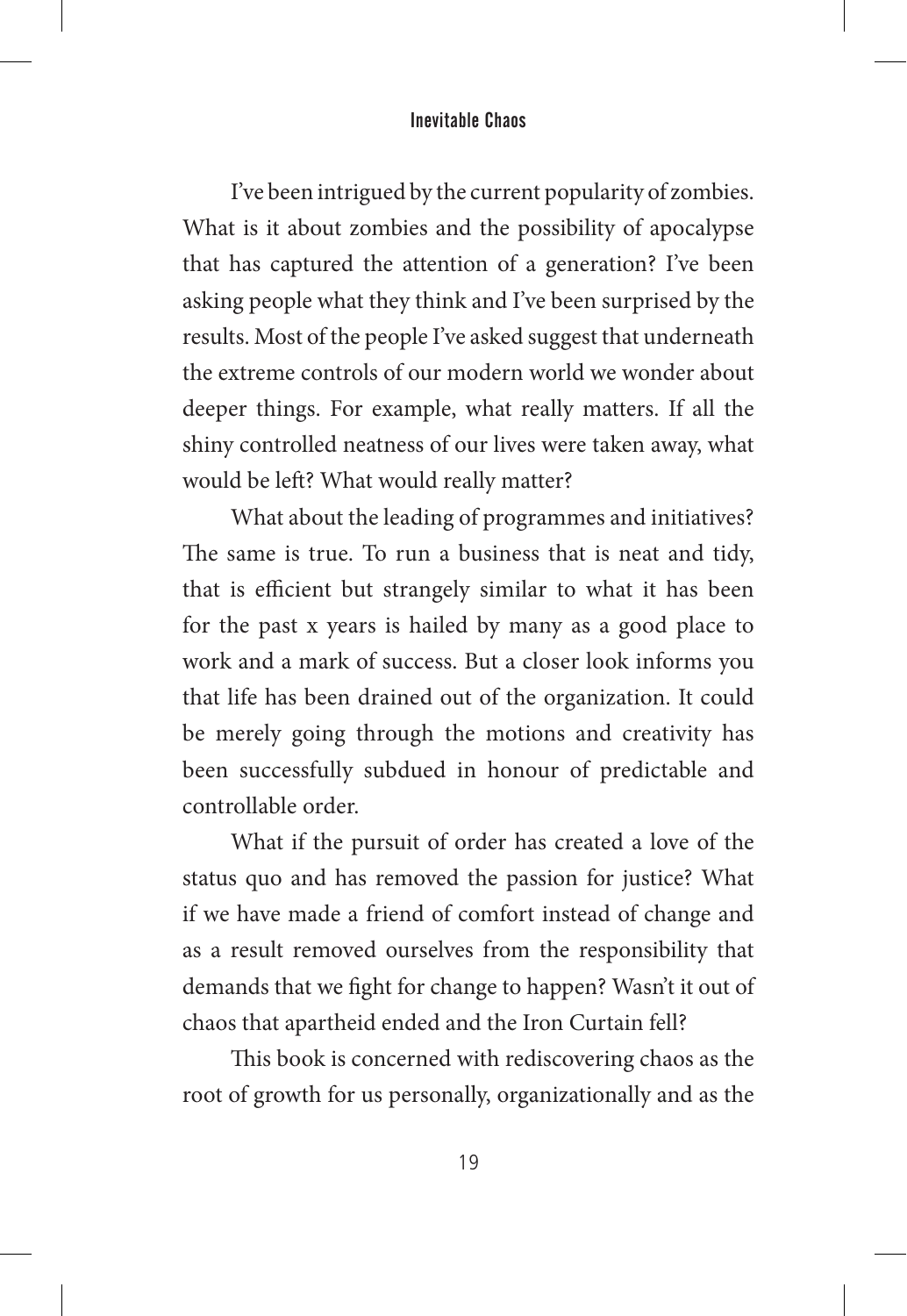required instigator of transformation in local communities. It is about our ability to embrace this dynamic, to not shy away from it and to journey alongside others as they discover what it means in their own lives. Living is about functioning effectively with the unknown, about finding the path to the next landing point without necessarily knowing the destination or the route to take in advance. It is about being comfortable in what feels chaotic and recognizing the huge creativity and beauty of that place.

As we begin this journey, the words of Thomas Merton, an American Catholic who was part of the Order of the Strict Cistercians, provide us with sustenance for the outrageous chaos-marked adventure ahead.

**My Lord God, I have no idea where I am going. I do not see the road ahead of me. I cannot know for certain where it will end. Nor do I really know myself, and the fact that I think I am following your will Does not mean that I am actually doing so. But I believe that the desire to please you does in fact please you. And I hope I have that desire in all that I am doing. I hope that I will never do anything apart from that desire.**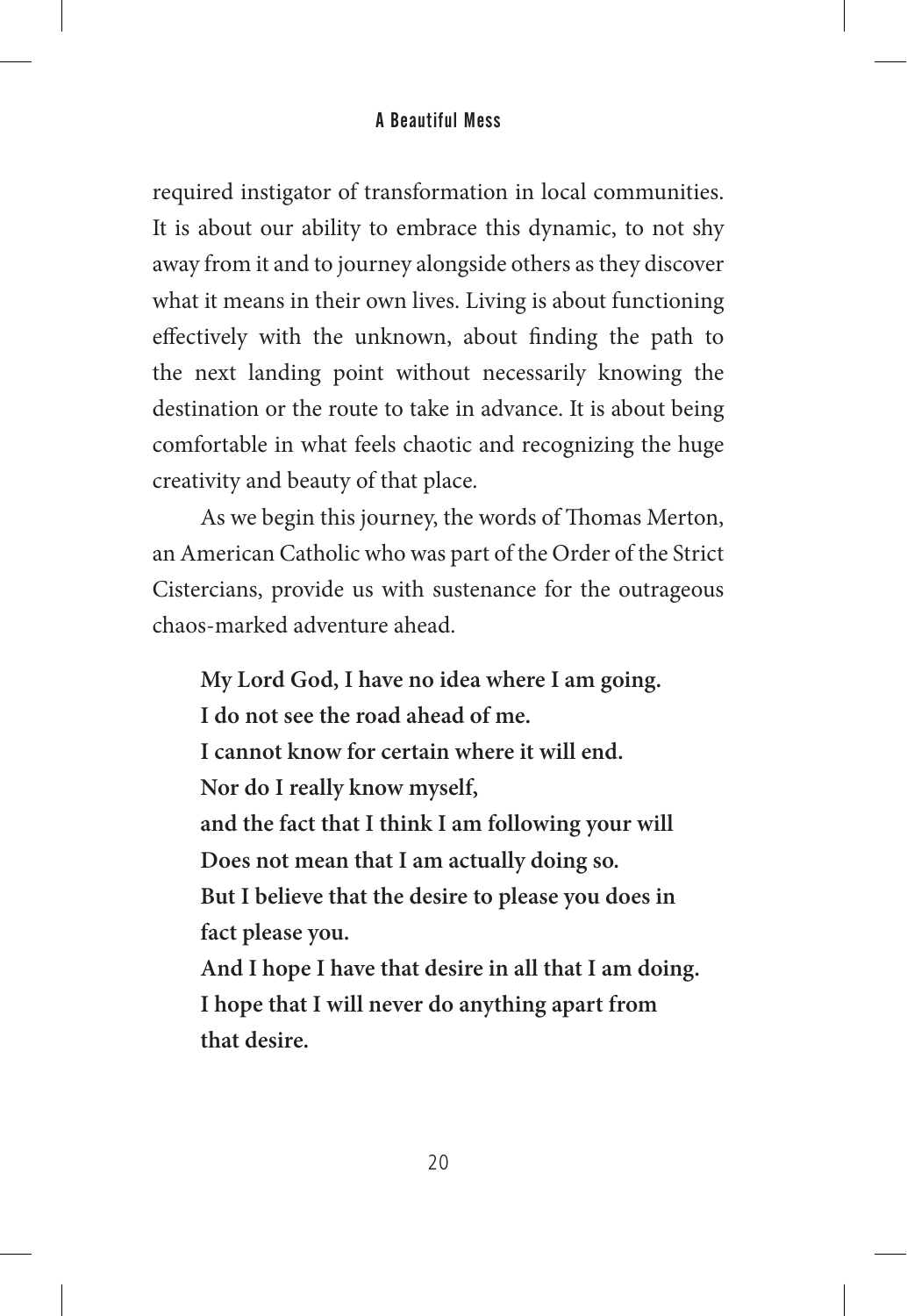#### Inevitable Chaos

**And I know that if I do this**

l,

**you will lead me by the right road though I may know nothing about it.**

**Therefore will I trust you always though I may seem**

**to be lost in the shadow of death.**

**I will not fear, for you are ever with me,** 

**and you will never leave me to face my perils alone.2**